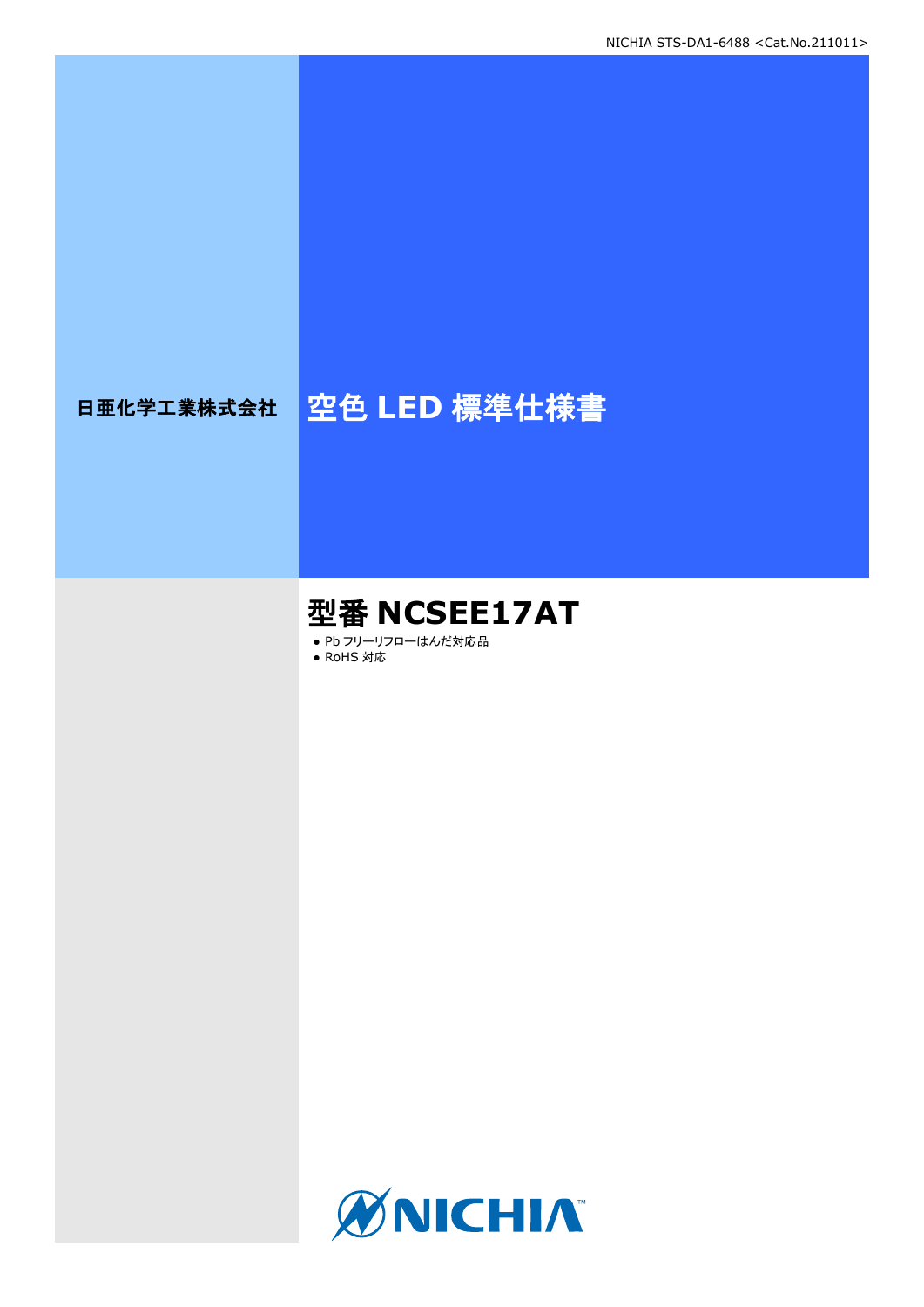### 規格

### (1) 絶対最大定格

| 項目        | 記号                 | 最大定格           | 単位     |
|-----------|--------------------|----------------|--------|
| 順電流       | IF                 | 700            | mA     |
| パルス順電流    | $I_{FP}$           | 1000           | mA     |
| 逆電圧       | $V_{R}$            | 5              | $\vee$ |
| 許容損失      | $P_D$              | 2.31           | W      |
| 動作温度      | $T_{\mathsf{opr}}$ | $-40 \sim 100$ | °C     |
| 保存温度      | $T_{\rm stq}$      | $-40 \sim 100$ | °C     |
| ジャンクション温度 |                    | 135            | °C     |

\* T<sub>1</sub>=25°C での値です。

\* IFP条件は、パルス幅 10ms 以下、デューティー比は 10%以下です。

\* IF、IFPは、ディレーティング特性を参照してください。

#### (2) 特性

| 項目   | 条件<br>標準<br>記号 |                | 最大            | 単位    |                          |      |
|------|----------------|----------------|---------------|-------|--------------------------|------|
| 順電圧  |                | VF             | $I_F = 350mA$ | 3.0   | $\overline{\phantom{a}}$ |      |
| 逆電流  |                | $1_{R}$        | $V_R = 5V$    | -     | -                        | μA   |
| 光束   |                | $\Phi_{\rm v}$ | $I_F = 350mA$ | 132   |                          | Im   |
|      | x              |                | $I_F = 350mA$ | 0.188 |                          |      |
| 色度座標 |                | -              | $I_F = 350mA$ | 0.268 | $\overline{\phantom{a}}$ |      |
| 熱抵抗  |                | Rejc           |               | 0.5   | 1.0                      | °C/W |

\* TJ=25°C での値です。パルス駆動により測定しています。

\* 光学特性は、CIE 127:2007 に準拠した値です。

\* 色度座標は、CIE 1931 色度図に基づくものとします。

\* 熱抵抗 RθJCは、JESD51-1 に準拠した Dynamic 法により測定しています。

\* 熱抵抗 RθJCはソフトウェアによる熱解析シミュレーションなどの論理的な解析を実施する際に有効な数値であり、ダイスから TC測定ポイントまでの熱抵抗 を表しています(使用基板:アルミ基板 t=1.5mm、絶縁層 t=0.12mm)。

\* 熱抵抗に関する詳細は注意事項(6)熱の発生を参照ください。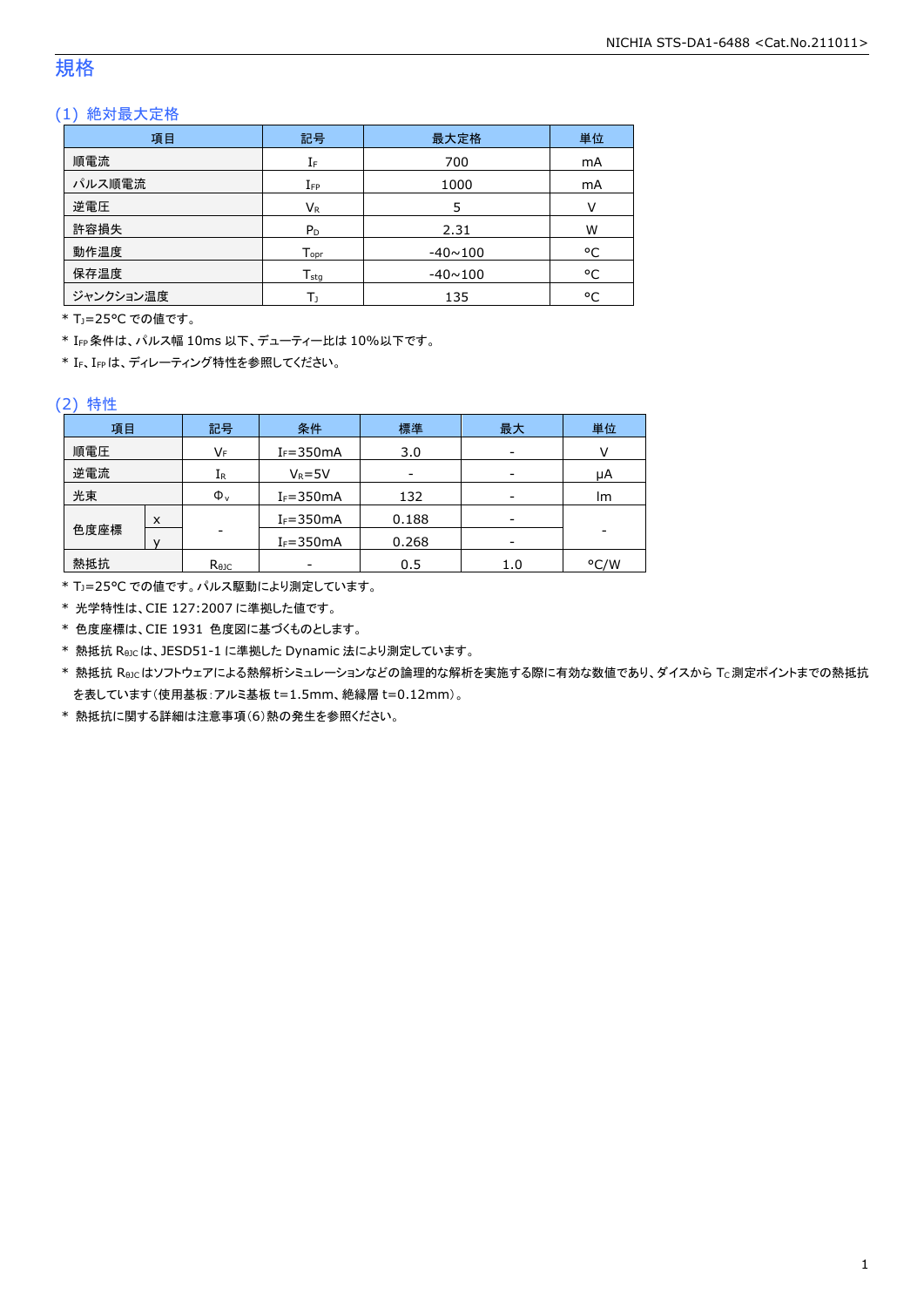### ランク分け

| 項目  | ランク                      | 条件            | 最小  | 最大  | 単位  |   |
|-----|--------------------------|---------------|-----|-----|-----|---|
| 順電圧 | M21                      |               | 3.2 | 3.3 |     |   |
|     | M1                       | $I_F = 350mA$ | 3.0 | 3.2 |     |   |
|     | L <sub>2</sub>           |               |     | 2.8 | 3.0 | V |
|     | L12                      |               | 2.7 | 2.8 |     |   |
| 逆電流 | $\overline{\phantom{0}}$ | $V_R = 5V$    |     | 50  | μA  |   |
| 光束  | R120                     | $I_F = 350mA$ | 120 | 145 | Im  |   |

色度範囲(IF=350mA)

|   | ランク Ei2ci4 |        |        |        |
|---|------------|--------|--------|--------|
| x | 0.1716     | 0.1834 | 0.2039 | 0.1921 |
|   | 0.2454     | 0.2926 | 0.2904 | 0.2431 |

\* TJ=25°C での値です。パルス駆動により測定しています。

\* 順電圧は±0.05V の公差があります。

\* 光束は±6%の公差があります。

\* 色度は±0.006 の公差があります。

\* 1 注文単位に対して上記のランクを納入します。又、その納入比率は問わないものとします。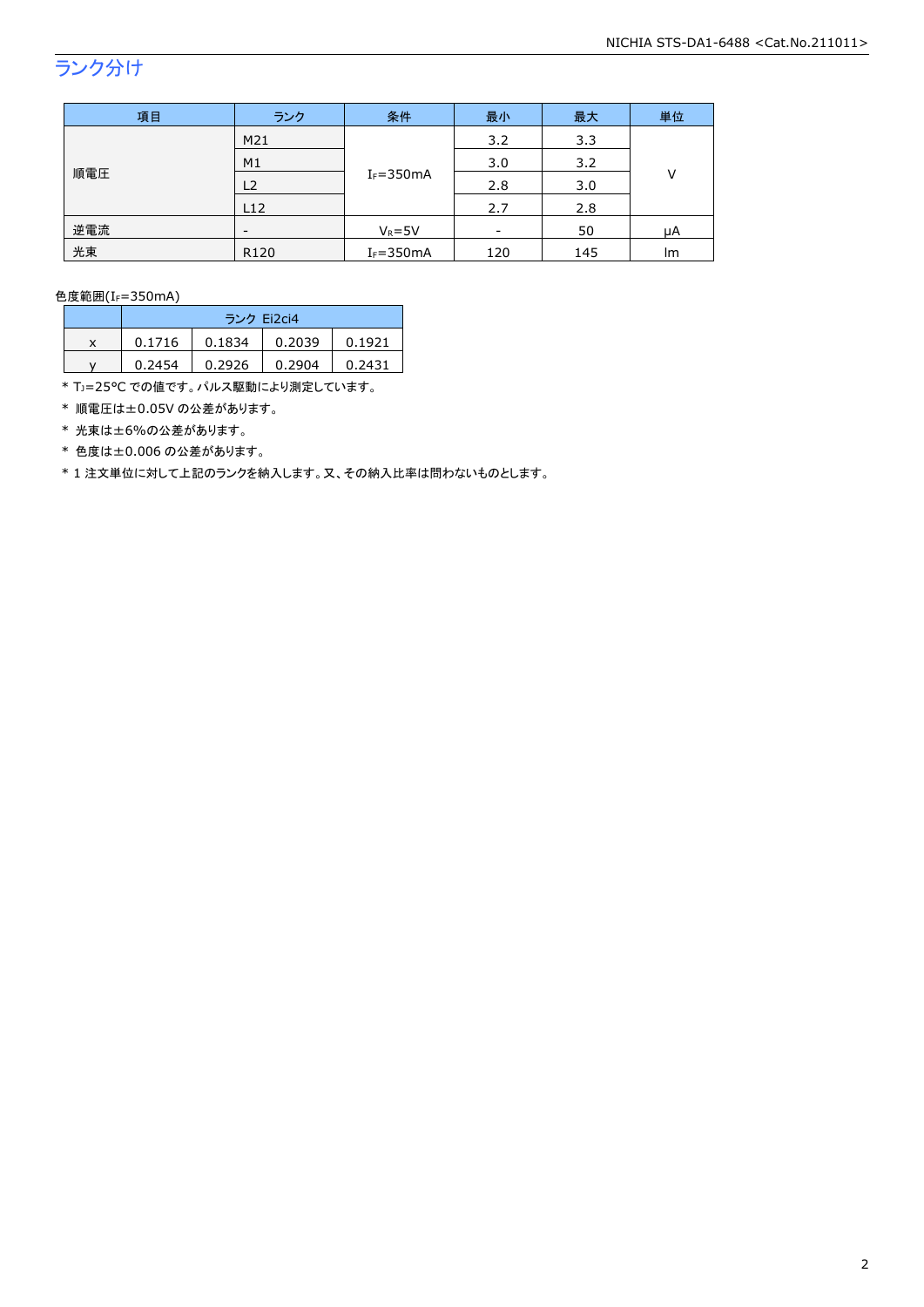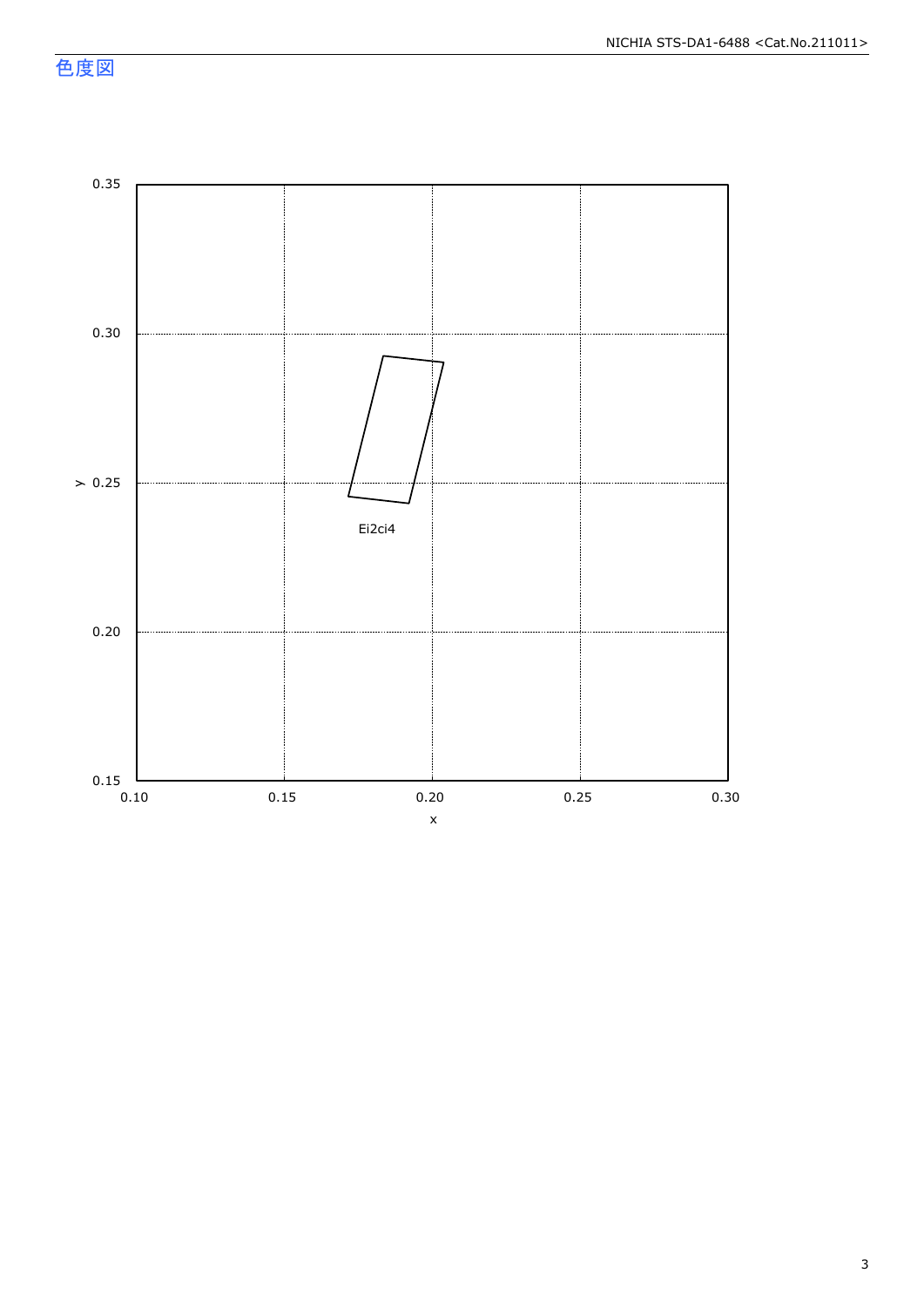### 外形寸法

Part No. NCSEE17A

No. STS-DA7-18305<br>(単位 Unit: mm,公差 Tolerance: ±0.1)





| 項目 Item                               | 内容 Description                                                           |
|---------------------------------------|--------------------------------------------------------------------------|
| パッケージ材質<br>Package Materials          | シリコーン樹脂<br>Silicone Resin                                                |
| 蛍光体層材質<br>Phosphor sheet<br>Materials | シリコーン樹脂<br>(拡散剤+蛍光体入り)<br>Silicone Resin<br>(with diffuser and phosphor) |
| 電極材質<br><b>Electrodes Materials</b>   | 金メッキ<br>Au-plated                                                        |
| 質量<br>Weight                          | 0.0028q(TYP)                                                             |

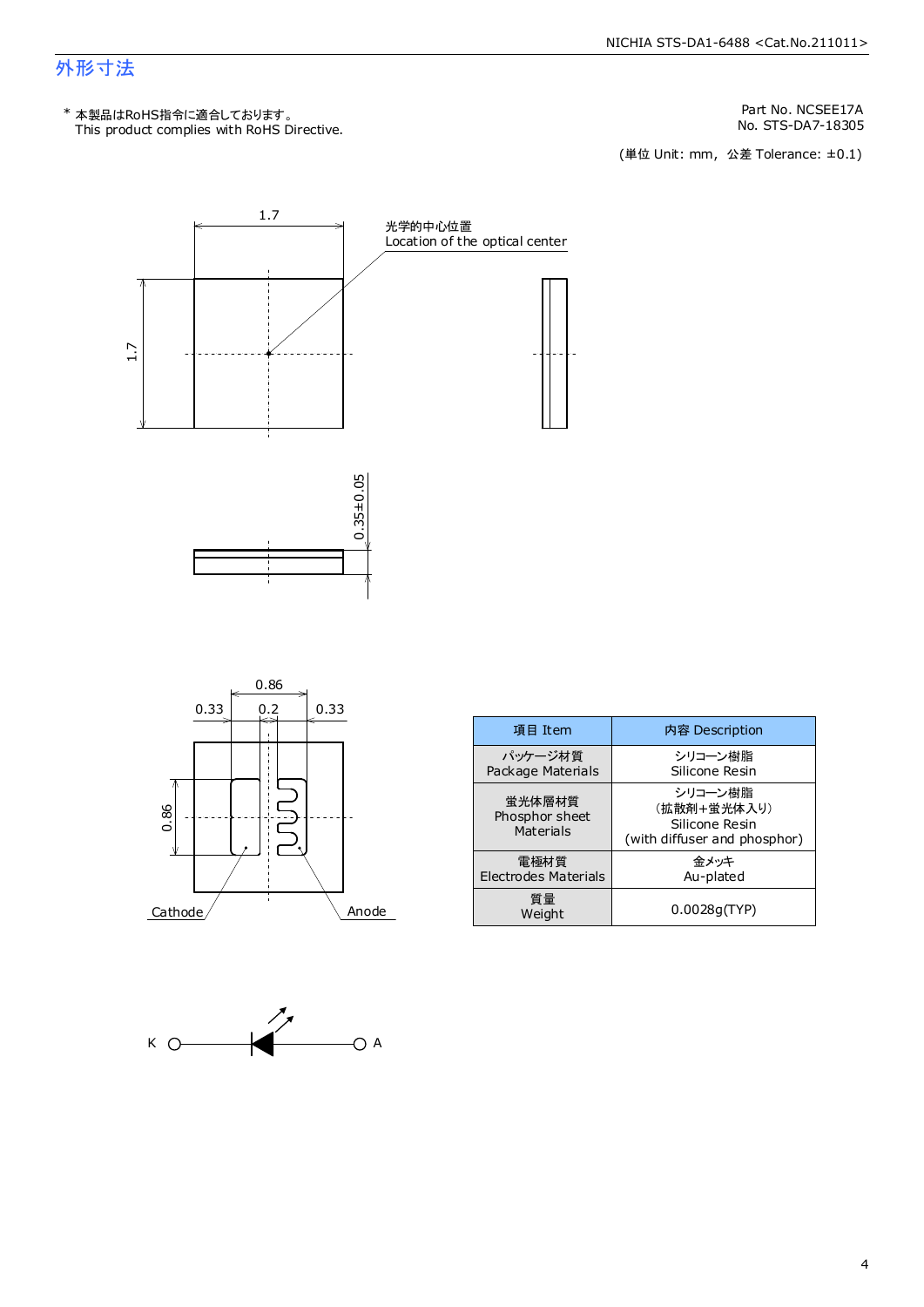#### NICHIA STS-DA1-6488 <Cat.No.211011>

### はんだ付け

● リフロー条件(Pb フリーはんだ使用時)



● 推奨取り付けパターン



(単位 Unit: mm)

- \* 本製品は、リフロー対応品です。ディップはんだ、手はんだについては保証できません。
- \* リフローはんだは 2 回までとして下さい。
- \* ピーク温度からの冷却温度勾配が緩やかになるように配慮して、急冷却を避けて下さい。
- \* 大気リフローの場合、リフロー時の熱や雰囲気の影響により、光学的劣化を起こすことがあります。リフローに際しては、窒素リフローを推奨します。
- \* 本製品は、封止材料にシリコーン樹脂を用いているため、上面の封止部が柔らかく、力が加わると傷、欠け、剥がれ、製品の変形、断線や信頼性に影響 を及ぼす恐れがあります。封止部に圧力を加えないで下さい。
- \* 基本的にはんだの取り付け後の修正は行わないで下さい。
- \* はんだ付け時、加熱された状態で LED にストレスを加えないで下さい。
- \* 実装機を使用する場合は、本製品にあった吸着ノズルを選定下さい。
- \* あくまで推奨ランドは LED を問題無く取り付けられるランドサイズとなっています。高密度実装などで実装精度が必要となる場合は、それに適したランド形 状を検討下さい。
- \* フラックスを使用する場合はノンハロゲンタイプを推奨します。また LED に直接フラックスがかかるような工程設計は行わないで下さい。
- \* 取り付けパターンに対して、はんだ種類及びはんだ塗布量が問題ないことを事前に確認して下さい。
- \* 電極パターンが全てパッケージの裏面にあるため、はんだ部が外観では確認できません。貴社にてはんだ条件を充分に確認の上でご使用下さい。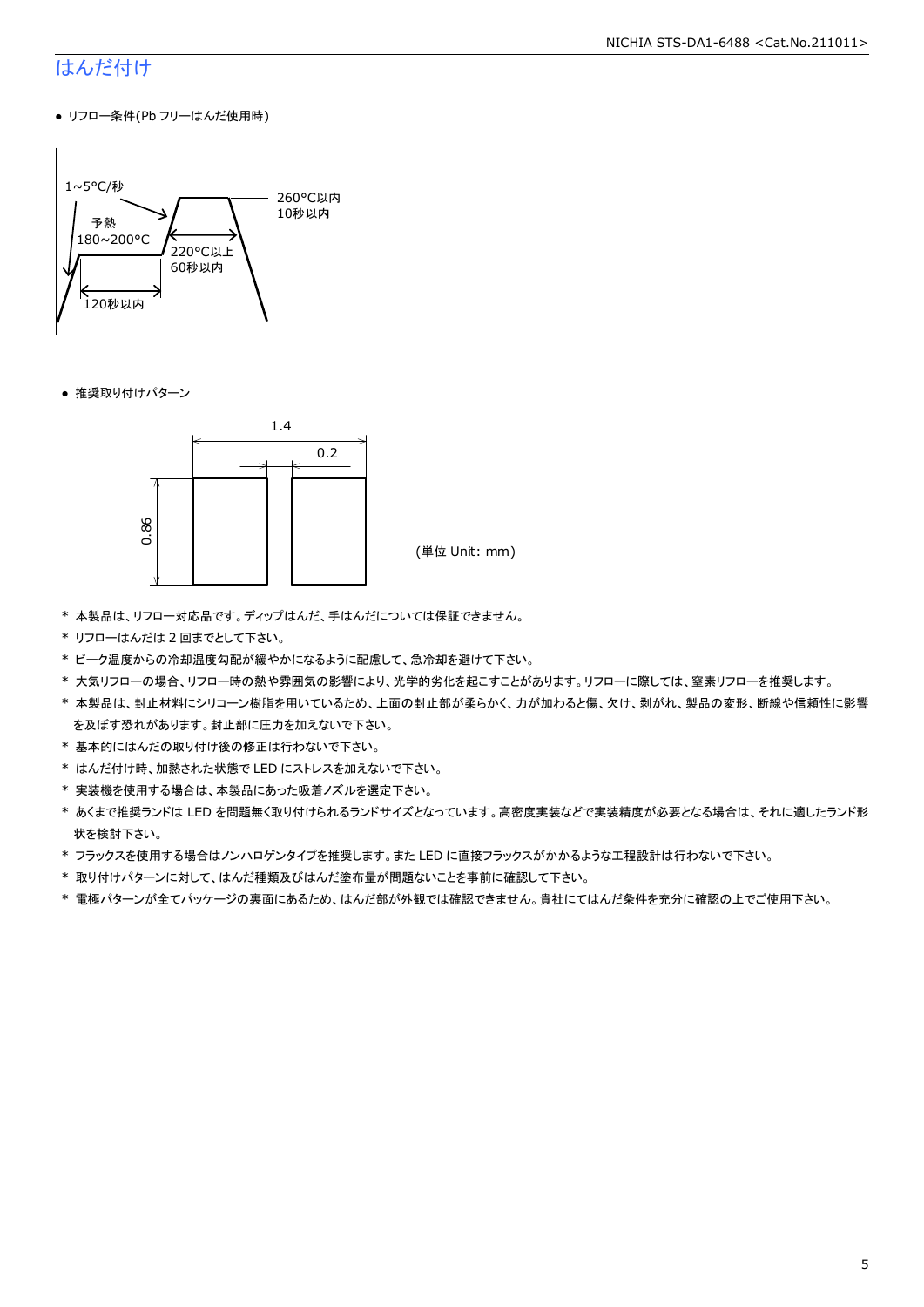### テーピング仕様

ラベル Label

#### NxxxE17x テーピング部 Tape 1.75±0.1 管理番号 No. STS-DA7-13882  $0.2^{\pm 0.05}$ (単位 Unit: mm)  $4^{\pm0.1}$  $\Phi$ 1.5<sup>+8.1</sup>  $2^{\pm 0.05}$ 0.48±0.1 1.83±0.1  $3.5^{+0.05}$ Cathode  $2+0.3$ Ġ J.  $4^{\pm0.1}$  $Φ0.5<sup>±0.05</sup>$ (0.05<sup>±0.05</sup> クロスバー凹部)  $(0.05<sup>\pm0.05</sup>$  Crossbar Recess) म्ह  $\overline{1.83}^{\pm 0.1}$ エンボスキャリアテープ Embossed Carrier Tape トレーラ部/リーダ部 Trailer and Leader トップカバーテープ Top Cover Tape  $\circ$  $\circ$  $\circ$  $\circ$  $\circ$ 引き出し方向 **Feed** Direction ζŚ LED装着部<br>Loaded Pockets トレーラ部最小160mm(空部) 引き出し部最小100mm(空部) Leader with Top Cover Tape 100mm MIN(Empty Pocket) Trailer 160mm MIN(Empty Pockets) べ <sup>′</sup>リーダ部最小400mm Leader without Top Cover Tape 400mm MIN リール部 Reel  $180+9$  $9^{+1}_{-0}$ \* 数量は1リールにつき 6000個入りです。 Reel Size: 6000pcs \* 実装作業の中断などでエンボスキャリアテープをリールに巻き取る場合、 エンボスキャリアテープを強く(10N以上)締めないで下さい。 LEDがカバーテープに貼り付く可能性があります。 When the tape is rewound due to work interruptions, no more than 10N should be applied to  $\Phi$ 60 $^{+1}_{-0}$ the embossed carrier tape. The LEDs may stick to the top cover tape. \* JIS C 0806電子部品テーピングに準拠しています。 **Q** 3200 The tape packing method complies with JIS C 0806 (Packaging of Electronic Components on Continuous Tapes). $11.4^{\pm 1}$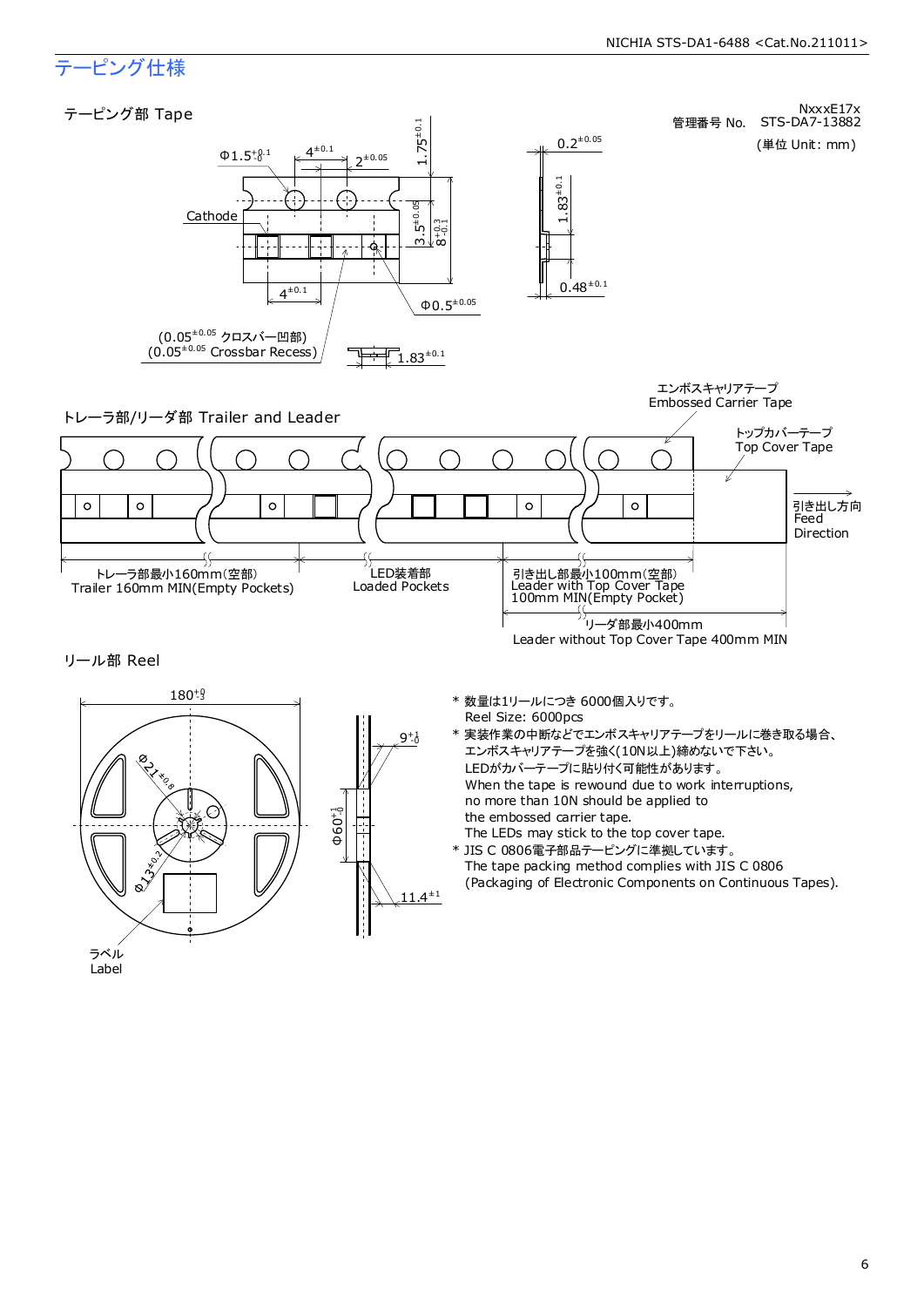### 梱包仕様

Reels are shipped with desiccants in heat-sealed moisture-proof bags. シリカゲルとともにリールをアルミ防湿袋に入れ、熱シールにより封をします。

No. STS-DA7-4989C Part No. Nxxxxxxx



Label ラベル **ØNICHIA EN**<sub>us</sub> XXXX LED PART NO.: **Nxxxxxxx** \*\*\*\*\*\*\* YMxxxx-RRR PCS<br>RoHS INAKA, ANAN, TOKUSHIMA, JA

Moisture-proof bags are packed in cardboard boxes with corrugated partitions. アルミ防湿袋を並べて入れ、ダンボールで仕切ります。



| Label ラベル                                                       |
|-----------------------------------------------------------------|
| <b>ØNICHIA</b>                                                  |
| <b>Nus XXXX LED</b>                                             |
| PART NO.: NXXXXXXX<br>*******                                   |
| RANK:<br>RR R<br>OTY.:<br>PCS<br><b>RoHS</b>                    |
| NICHIA CORPORATION<br>491 OKA, KAMINAKA, ANAN, TOKUSHIMA, JAPAN |

- 客先型名を\*\*\*\*\*\*\*\*で示します。<br>客先型名が設定されていない場合は空白です。 If not provided, it will not be indicated on the label. \*\*\*\*\*\*\* is the customer part number.
- For details, see "LOT NUMBERING CODE" in this document. ロット表記方法についてはロット番号の項を<br>参照して下さい。 \*
- The label does not have the RANK field for un-ranked products. ランク分けがない場合はランク表記はありません。 \*
- Products shipped on tape and reel are packed in a moisture-proof bag. They are shipped in cardboard boxes to protect them from external forces during transportation. 本製品はテーピングしたのち、輸送の衝撃から保護するためダンボールで梱包します。 \*
- Do not drop or expose the box to external forces as it may damage the products. 取り扱いに際して、落下させたり、強い衝撃を与えたりしますと、製品を損傷させる原因になりますので注意して下さい。 \*
- Do not expose to water. The box is not water-resistant. ダンボールには防水加工がされておりませんので、梱包箱が水に濡れないよう注意して下さい。 \*
- \* Using the original package material or equivalent in transit is recommended. 輸送、運搬に際して弊社よりの梱包状態あるいは同等の梱包を行って下さい。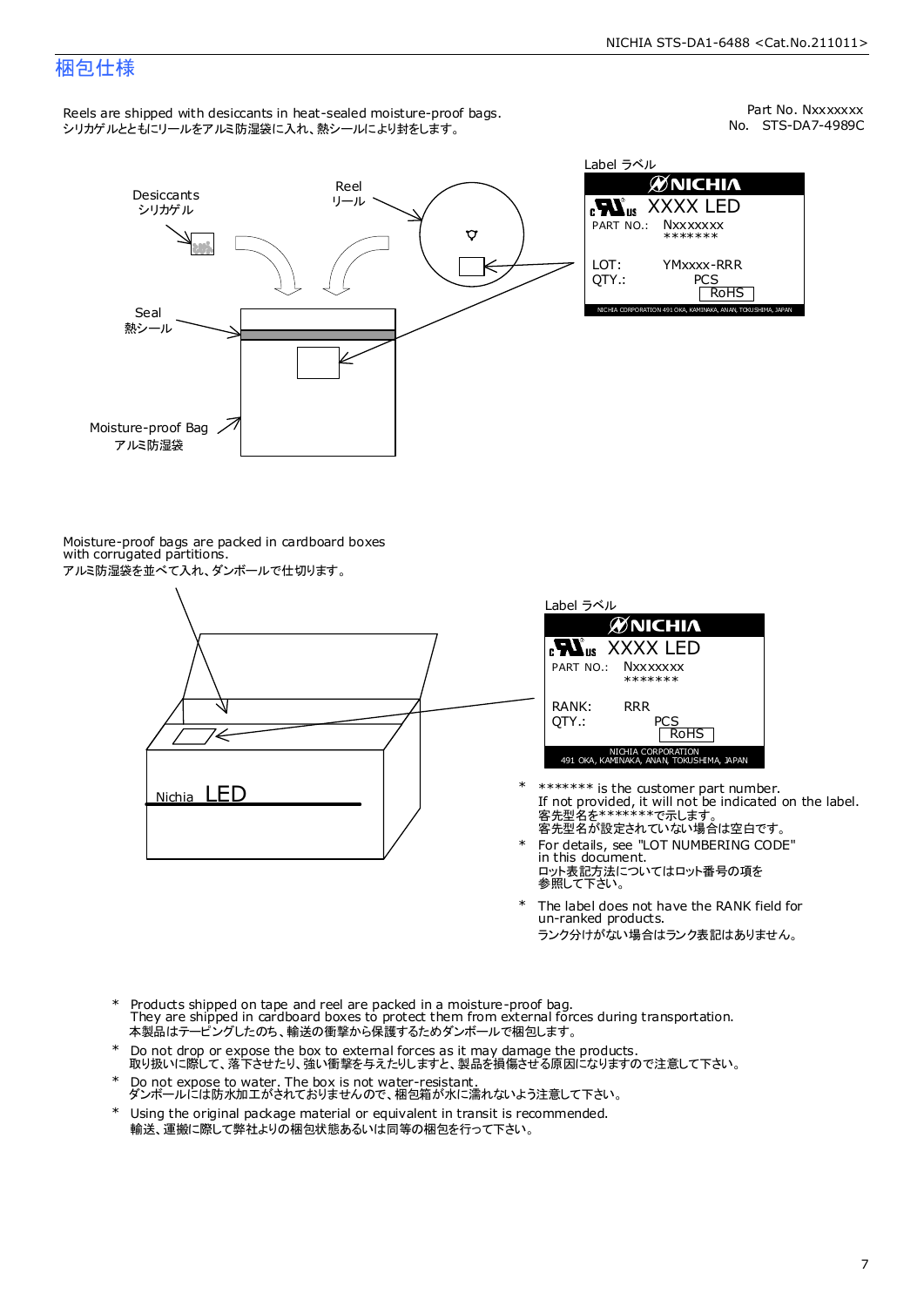### ロット番号

ロット番号は以下のように英数字で表記します。

- YMxxxx RRR
- Y 製造年

| 年    |   |
|------|---|
| 2020 | Κ |
| 2021 |   |
| 2022 | м |
| 2023 | Ν |
| 2024 | ი |
| 2025 | P |

#### M - 製造月

| 月 | м             | 月  | M |
|---|---------------|----|---|
|   |               |    |   |
|   | $\mathcal{P}$ | 8  | 8 |
|   |               | 9  | 9 |
|   |               | 10 | A |
|   |               |    | F |
| 6 | 6             | 12 |   |

xxxx-当社管理番号

RRR-色度ランク、光束ランク、順電圧ランク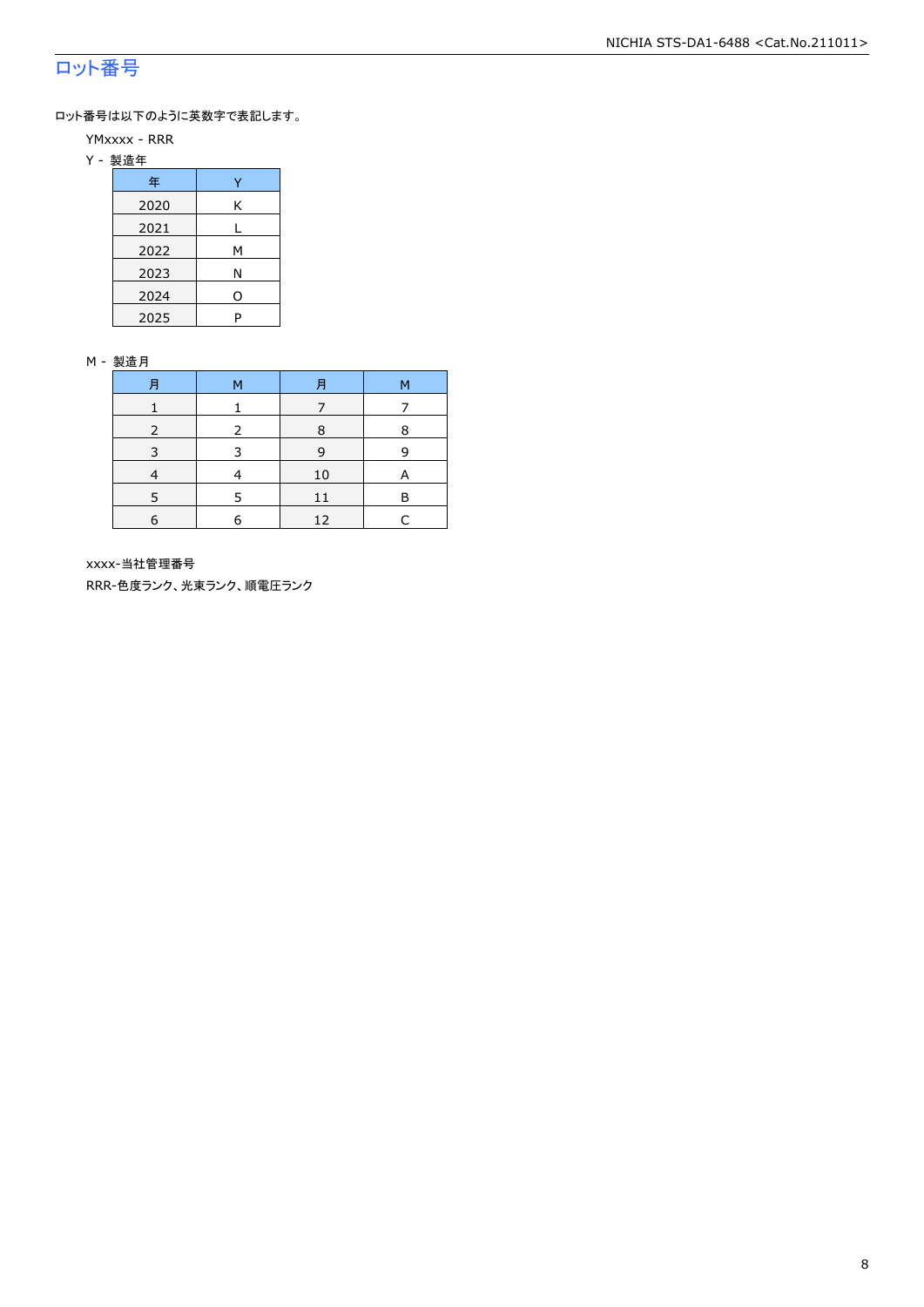## ディレーティング特性

#### Part No. NCSEE17A No. STS-DA7-18316



#### **Temperature at Measure Point on a Case vs Allowable Forward Current** ケース温度測定部温度**-**許容順電流特性



#### **Duty Ratio vs Allowable Forward Current** デューティー比**-**許容順電流特性

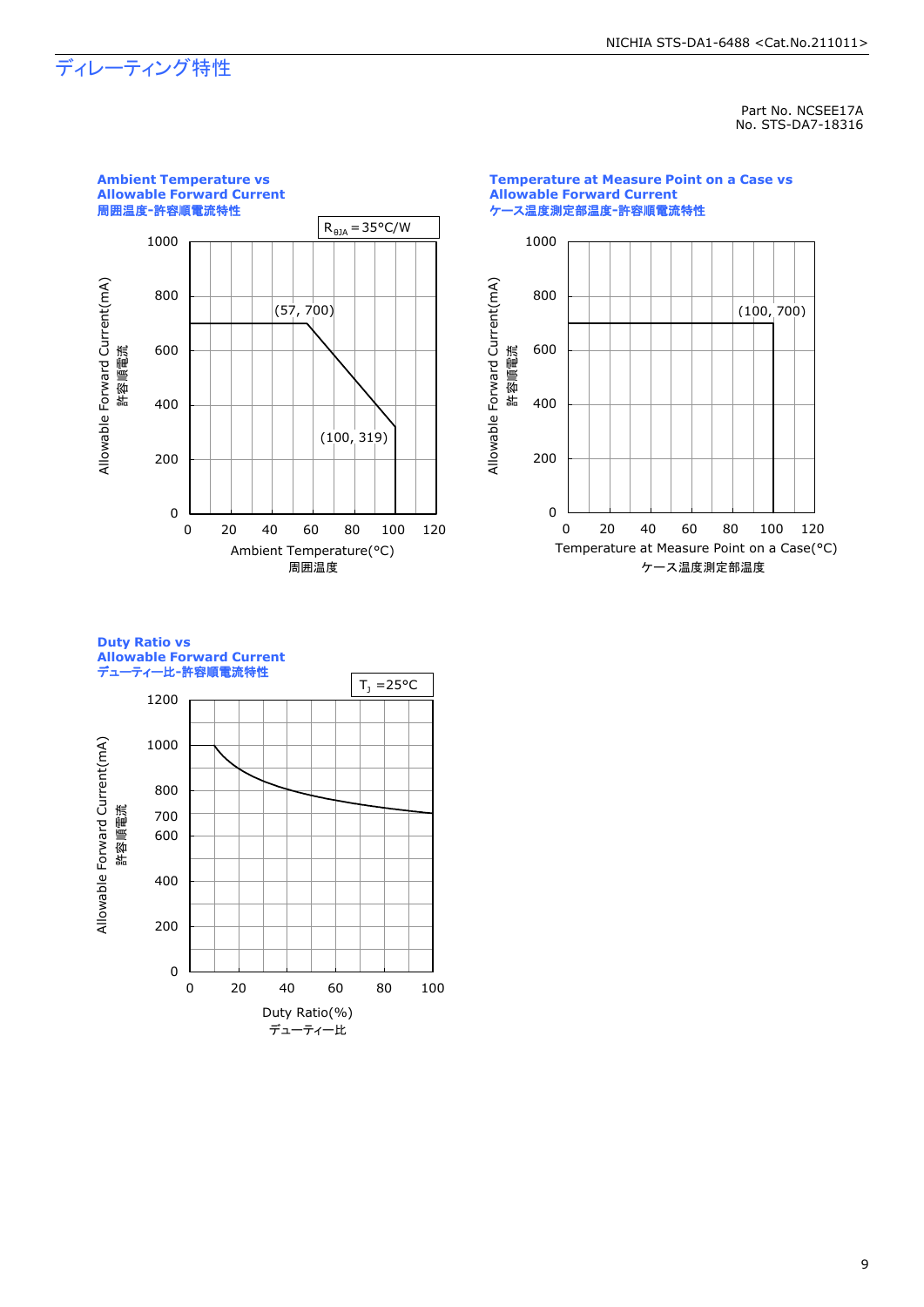#### NICHIA STS-DA1-6488 <Cat.No.211011>

### 光学特性

\* All characteristics shown are for reference only and are not guaranteed. 本特性は参考です。

Part No. NCSEE17A No. STS-DA7-18306

\* The following graphs show the characteristics measured in pulse mode. パルス駆動により測定しています。





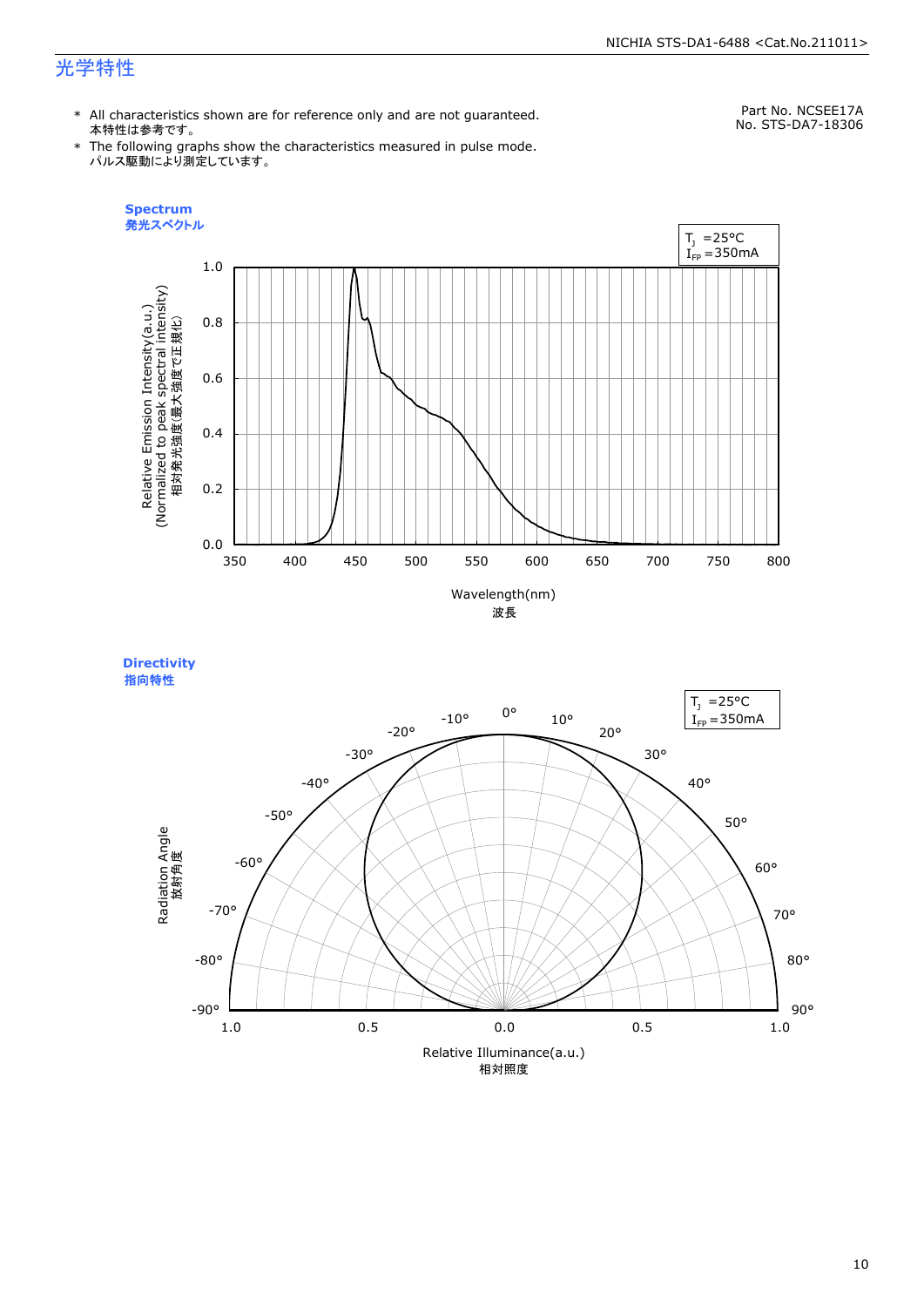### 電流温度特性

\* All characteristics shown are for reference only and are not guaranteed. 本特性は参考です。

Part No. NCSEE17A No. STS-DA7-18307

\* The following graphs show the characteristics measured in pulse mode. パルス駆動により測定しています。





**Forward Current vs Relative Luminous Flux**

順電流**-**相対光束特性



**Junction Temperature vs Relative Luminous Flux** ジャンクション温度**-**相対光束特性

Relative Luminous Flux(a.u.)

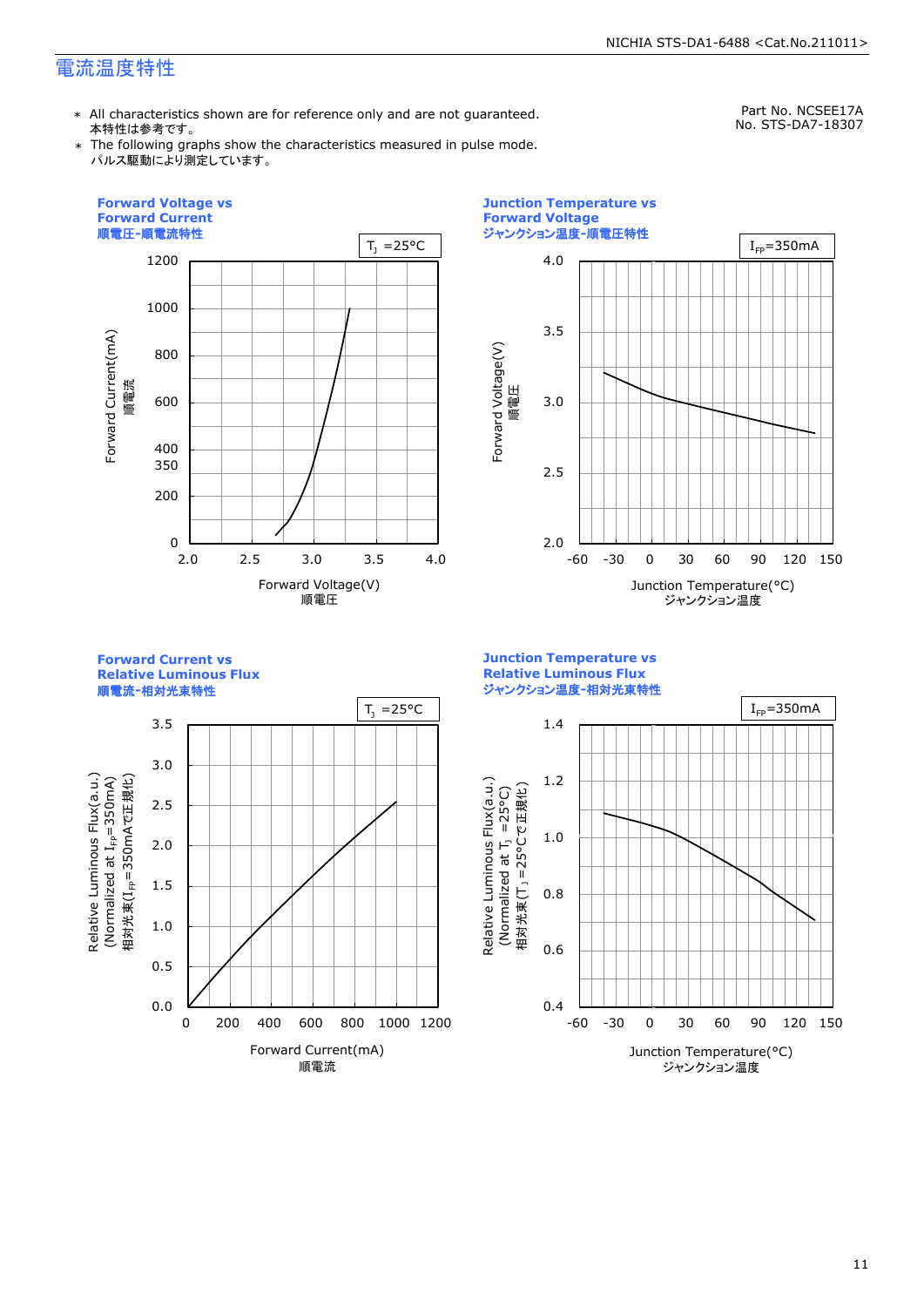### 電流温度特性

- \* All characteristics shown are for reference only and are not guaranteed. 本特性は参考です。
- \* Ine following graphs show th<br>、パルス駆動により測定しています。 The following graphs show the characteristics measured in pulse mode.

Part No. NCSEE17A No. STS-DA7-18308



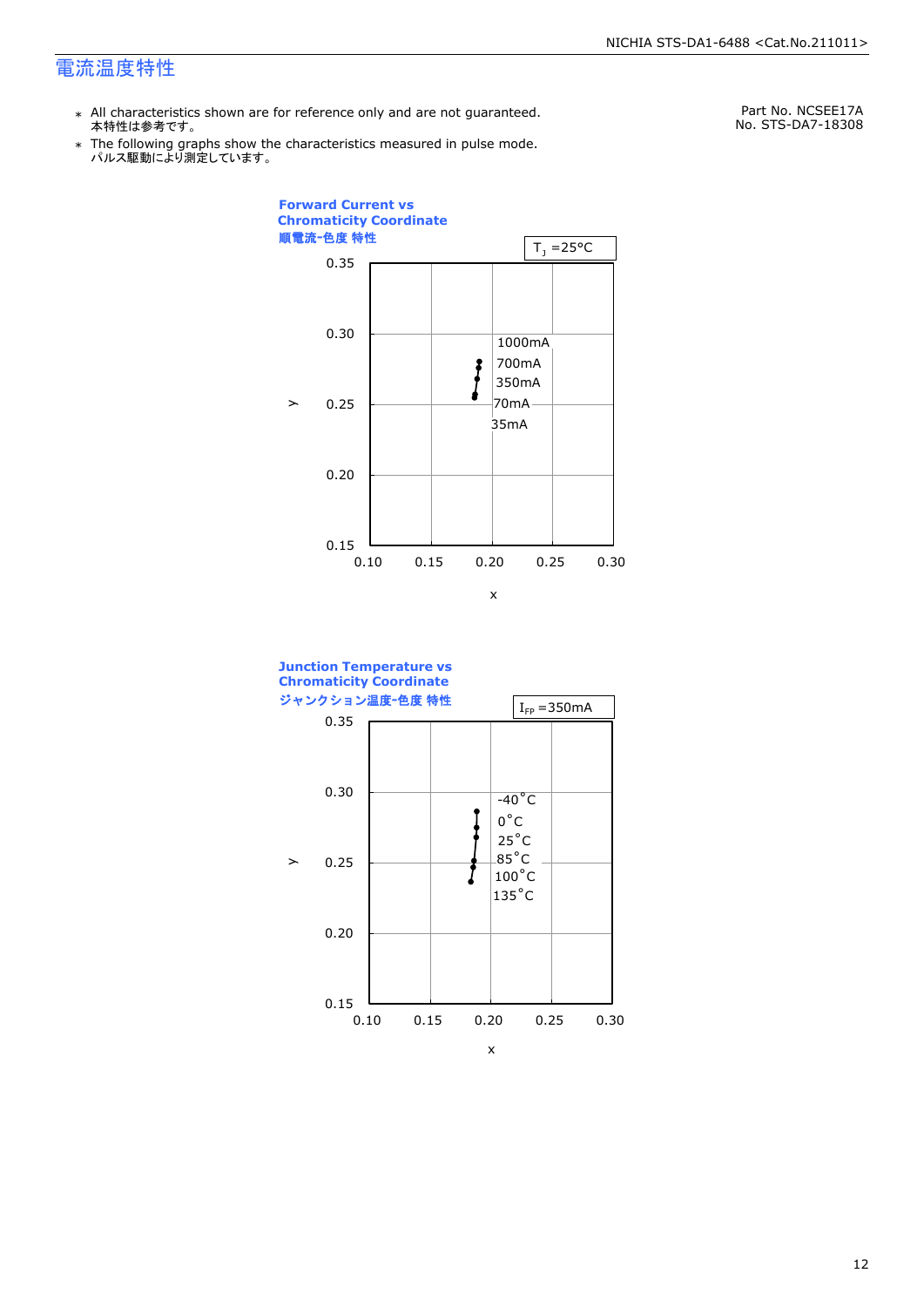### 信頼性

### (1) 試験項目と試験結果

| 試験項目                | 参照規格                            | 試験条件                                                                  | 試験時間      | 故障判定<br>基準 No. | 故障数/試験数 |
|---------------------|---------------------------------|-----------------------------------------------------------------------|-----------|----------------|---------|
| はんだ耐熱性<br>(リフローはんだ) | JEITA ED-4701<br>300 301        | T <sub>sld</sub> =260°C, 10秒, 2回<br>(前処理 30°C, 70%, 4 週間)             |           | #1             | 0/22    |
| はんだ付け性              | JEITA ED-4701<br>303 303A       | $T_{\text{std}} = 245 \pm 5^{\circ}$ C, 5秒<br>鉛フリーはんだ(Sn-3.0Ag-0.5Cu) |           | #2             | 0/22    |
| 熱衝撃(気相)             |                                 | -40°C(15分)~100°C(15分)                                                 | 1000 サイクル | #1             | 0/22    |
| 温湿度サイクル             | JEITA ED-4701<br>200 203        | 25°C~65°C~-10°C, 90%RH<br>24 時間/1 サイクル                                | 10 サイクル   | #1             | 0/22    |
| 高温保存                | JEITA ED-4701<br>200 201        | $T_A = 100$ °C                                                        | 1000 時間   | #1             | 0/22    |
| 高温高湿保存              | <b>JEITA ED-4701</b><br>100 103 | $T_A = 60^{\circ}$ C, RH = 90%                                        | 1000 時間   | #1             | 0/22    |
| 低温保存                | JEITA ED-4701<br>200 202        | $T_A = -40$ °C                                                        | 1000 時間   | #1             | 0/22    |
| 連続動作                |                                 | $T_A = 25$ °C, I <sub>F</sub> =700mA<br>試験基板は下記注記参照                   | 1000 時間   | #1             | 0/22    |
| 高温連続動作              |                                 | $T_A = 100^{\circ}C$ , I <sub>F</sub> =300mA<br>試験基板は下記注記参照           | 1000 時間   | #1             | 0/22    |
| 高温高湿連続動作            |                                 | 60°C, RH=90%, IF=650mA<br>試験基板は下記注記参照                                 | 500 時間    | #1             | 0/22    |
| 低温連続動作              |                                 | $T_A = -40$ °C, I <sub>F</sub> =700mA<br>試験基板は下記注記参照                  | 1000 時間   | #1             | 0/22    |
| 振動                  | JEITA ED-4701<br>400 403        | 200m/s <sup>2</sup> , 100~2000~100Hz, 4分<br>3 方向, 4 サイクル              | 48分       | #1             | 0/22    |
| 自然落下                |                                 | 落下高さ 75cm, 3回                                                         |           | #1             | 0/22    |

注記:

1) 試験基板:FR4 t=1.6mm、銅箔 t=35μm、熱抵抗 RθJA≈35℃/W

2) 測定は LED が常温に戻ってから行います。

#### (2) 故障判定基準

| 基準 No. | 項目                | 条件            | 判定基準                    |
|--------|-------------------|---------------|-------------------------|
|        | 順電圧(VF)           | $I_F = 350mA$ | $>$ U.S.L. $\times$ 1.1 |
| #1     | 光束( $\Phi_{v}$ )  | $I_F = 350mA$ | $<$ L.S.L. $\times$ 0.7 |
|        | 逆電流 $(L_{\rm R})$ | $V_R = 5V$    | $>$ U.S.L $\times$ 2.0  |
| #2     | はんだぬれ性            | -             | はんだぬれ面積率が 95%未満         |

規格最大値(Upper Specification Limit) 規格最小値(Lower Specification Limit)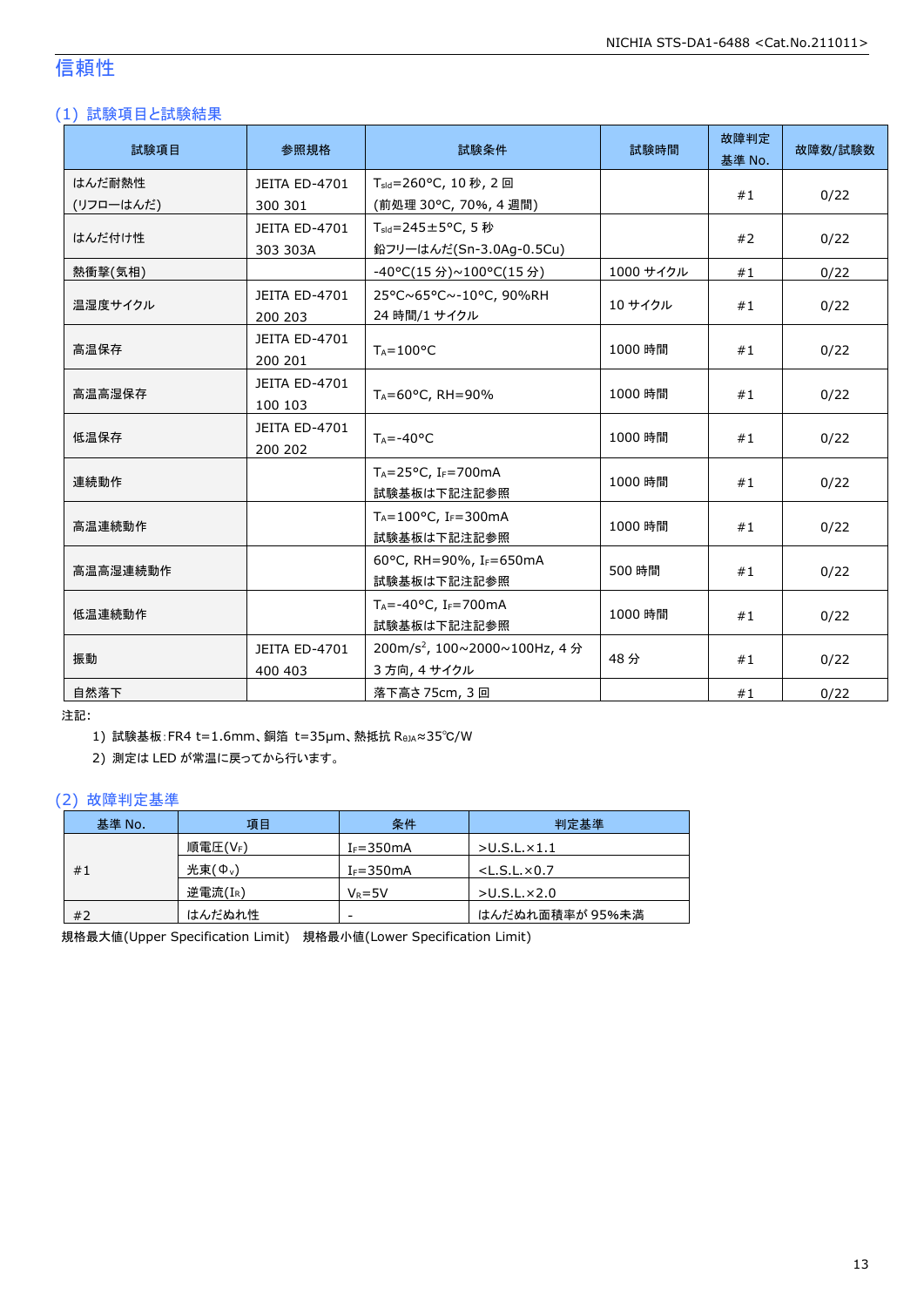### 注意事項

#### (1) 保管

|    | 条件        | 温度                    | 湿度       | 期間        |
|----|-----------|-----------------------|----------|-----------|
|    | アルミ防湿袋開封前 | $30^{\circ}$ C<br>こ以下 | 90%RH 以下 | 納入日より1年以内 |
| 保管 | アルミ防湿袋開封後 | 30°C<br>,以下<br>֊      | 70%RH 以下 | 週間以内      |

● 本製品は、MSL2a に相当します。MSL については IPC/JEDEC STD-020 をご確認下さい。

- 保管期間内に実装を完了させて下さい。
- 本製品は、パッケージに吸収された水分がはんだ付け時の熱で気化膨張することにより、界面の剥離が発生し光学的劣化を起こす可能性があります。そ のためお客様にて実装するまでの、吸湿量を最小限に抑えるため防湿梱包を実施しております。アルミ防湿袋に入っているシリカゲルは吸湿が進むと青 色から赤色へ変色します。
- アルミ防湿袋を開封後は上記の条件を越えないようにはんだ付けを完了下さい。万一未使用の LED が残った場合は、シリカゲル入り密閉容器等で保管 下さい。なお当社防湿袋に戻し、再封印することを推奨します。
- 電極部分は、金メッキが施されております。腐食性ガス等を含む雰囲気にさらされますと、メッキ表面が変質し、はんだ付け性に問題が生じる事がありま す。保管時は密閉容器等で保管して下さい。なお当社防湿袋に戻し、再封印することを推奨します。
- 実機に使用する部材(パッキン、接着剤など)については、メッキ表面への影響を考慮して、硫黄成分を含有しているものの使用を避けて下さい。メッキの 表面異常は、導通・接続不良に繋がる可能性があります。また、パッキンを使用する場合は、シリコーンゴム材質のものを推奨します。その際、低分子量 のシロキサンによる機器の接点不良に注意して下さい。
- 急激な温度変化のある場所では、結露が起こりますので温度変化の少ない場所に保管して下さい。
- 埃の多い環境での保管は避けて下さい。
- 直射日光や室温を超えるような環境に長期間さらさないで下さい。

#### (2) 使用方法

● LED 毎に絶対最大定格を超えないように回路設計を行って下さい。LED 毎に定電流駆動することを推奨致します。また定電圧駆動する場合は、(A)の回 路は LED の順電圧の影響により LED に流れる電流がばらつく可能性がありますので、(B)の回路を推奨します。



- 本製品は、順方向電流駆動でご使用下さい。また、非点灯時には順逆とも電圧がかからないように配慮下さい。特に逆電圧が連続的に加わる状態は、マ イグレーションを発生させる可能性があり、素子にダメージを与える場合がありますので避けて下さい。長時間使用しない場合は、安全のために必ず主電 源スイッチを切って下さい。
- 本製品は LED の諸特性が安定する定格電流の 10%以上でご使用されることを推奨します。
- マトリックス動作をさせる際は、素子にかかる逆方向電圧が最大定格を超えないように注意下さい。
- 雷サージなどの過電圧が LED に加わらないようにして下さい。
- 屋外で使用される場合は、十分な防水対策、湿度対策、塩害対策を施してご使用下さい。

#### (3) 取り扱い上の注意

- 素手で本製品を取り扱わないで下さい。表面が汚れ、光学特性に影響を及ぼすことがあります。また場合によっては、製品の変形や断線が起こり、不灯 の原因になることがあります。
- 本製品は、非常に柔らかい封止樹脂を使用しております。封止樹脂表面に直接に触れると樹脂部の傷、破損の原因となる可能性があります。また樹脂部 に圧力をかけると、断線や不灯につながることがあります。ピンセットで本製品を取り扱う場合は、封止樹脂に触れないようにし、製品へ過度な圧力を掛け ないようにして下さい。
- 本製品を落下させてしまった場合には、製品の変形などが発生することがありますのでご注意下さい。
- 本製品の実装後に基板は積み重ねしないで下さい。実装した基板を重ねると、基板が樹脂部に衝撃を与え樹脂部の傷、欠け、剥がれ、変形・断線、LED 剥がれが発生し、不灯の原因になります。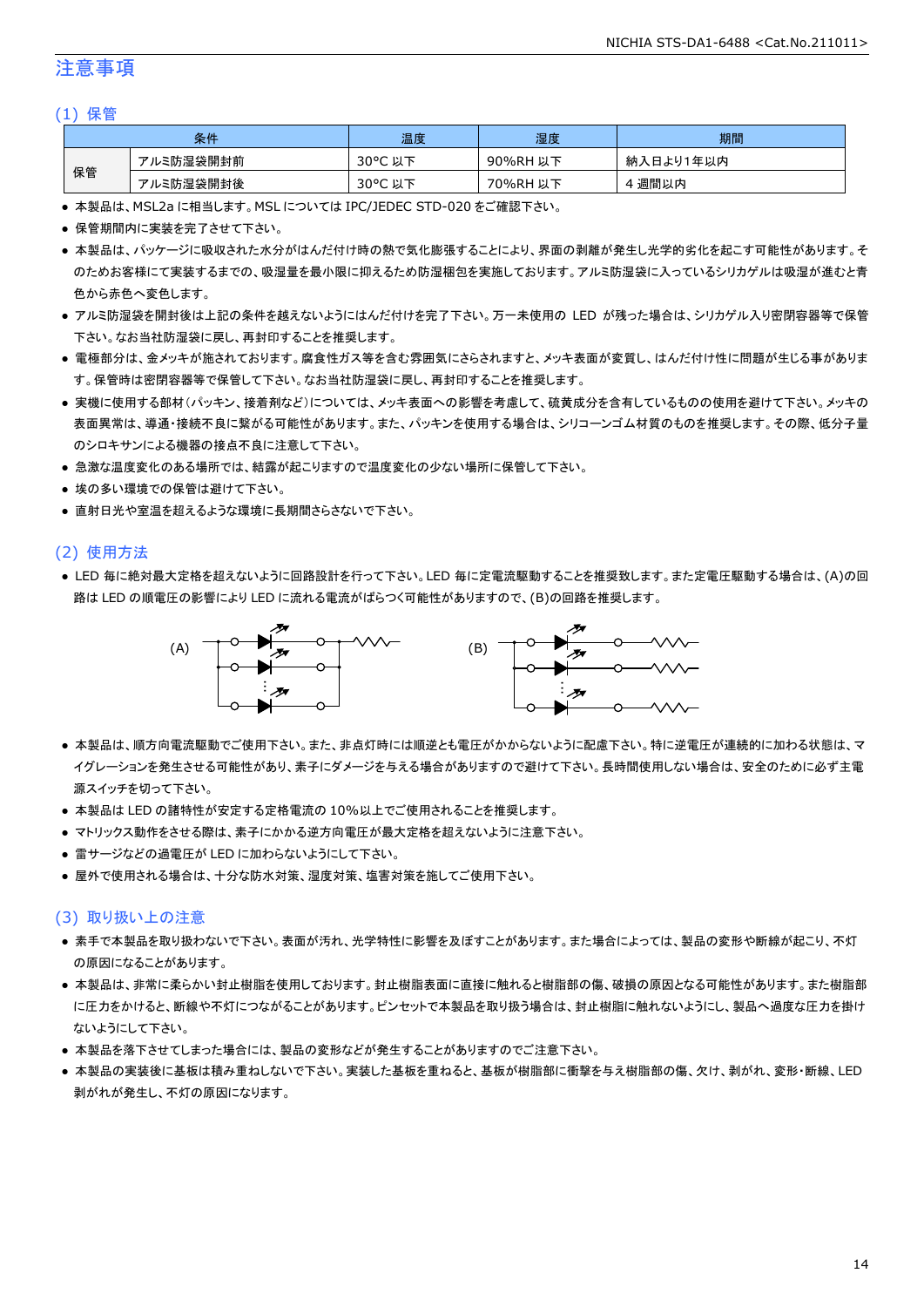#### (4) 設計上の注意

- LED を基板にはんだ付けした後の基板分割工程などで基板が曲がると、パッケージ割れが発生することがありますので基板のたわみやねじりに対して極 力ストレスの加わらないような LED 配置にして下さい。
- 基板分割部では LED の取り付け位置によって機械的ストレスが変化しますので、最もストレスが加わらないような位置に配置して下さい。
- 基板分割時は、手割りを避け、専用治具にて行って下さい。
- LED 周辺で使用する部材(筐体、パッキン、接着剤、2 次レンズ、レンズカバー、グリスなど)から放出された揮発性有機化合物は、LED の発光面を透過す る可能性があります。特に密閉に近い状態では、これらの揮発性有機化合物が熱や光子エネルギーにさらされると変色が起こり LED の光出力が大幅に 低下したり、色ずれが発生する可能性があります。また、空気の循環をよくすることで、光出力の低下や色ズレが改善されることがあります。予め実機点灯 試験による光学評価で異常なきことの確認をお願いします。
- LED の色度等の各種特性は実機の状態、実装、使用条件や経時により変化します。実使用上での特性等の変化につきましては、検証および確認のうえ、 ご使用いただきますようお願いします。
- 基板の製品取り付けパターン部及び製品直下部には、ソルダーレジストがかからない構造(下図参照、 Non Solder Mask Defined パッド(以下 NSMD))を推奨します。

#### 実装、放熱に関する一連のアプリケーションノートは弊社ホームページ「**LED** テクニカルデータ」をご確認ください。



#### (5) 静電気に対する取り扱い

● 本製品は静電気やサージ電圧に敏感で、素子の損傷や信頼性低下を起こすことがあります。取り扱いに際しては、以下の例を参考に静電気対策を十分 行って下さい。

リストストラップ、導電性衣類、導電靴、導電性床材等による電荷の除去

作業区域内の装置、治具等の接地による電荷の除去

導電性材料による作業台、保管棚等の設置

- 使用機器、治具、装置類や作業区域内は適切に接地をして下さい。また、実装される機器等についてもサージ対策の実施を推奨します。
- 治具、装置類にガラスやプラスチックなどの絶縁体を使用される場合は以下の例を参考に対策を十分行って下さい。

導電性材料による導電化

加湿による帯電防止

除電器(イオナイザ)による電荷の中和

- 本製品を機器に実装後、特性検査をする際には、静電気による損傷の有無も併せて確認して頂くようお願いします。電流を下げて(1mA 以下推奨)順電 圧検査又は発光検査を実施することで、損傷の有無は検出できます。
- 損傷した LED には、リーク電流が著しく大きくなる、順方向の立ち上がり電圧が低下する、低電流で発光しなくなる等の異常が現れます。 不合格判定基準: (VF<2.0V at IF=0.5mA)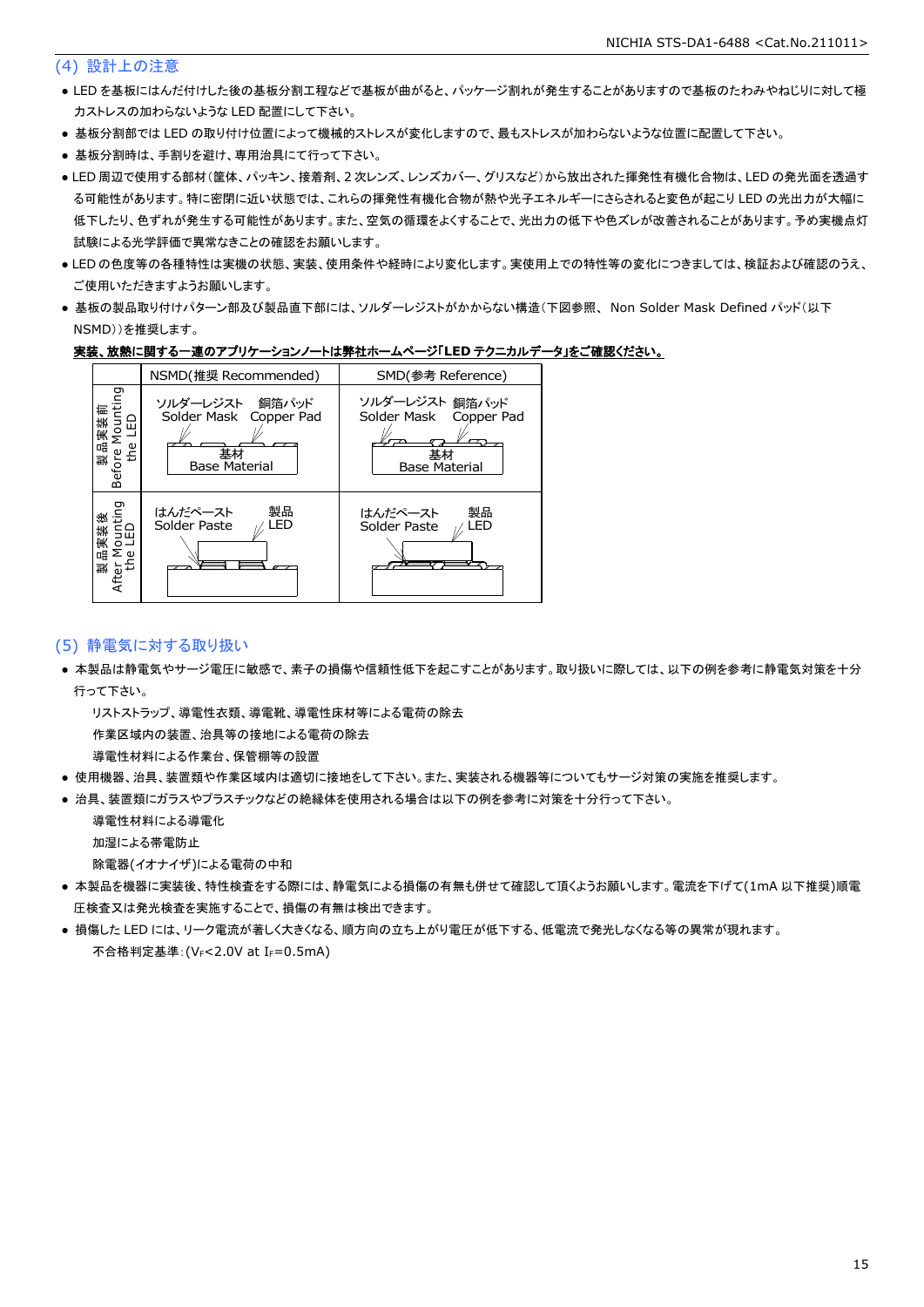#### (6) 熱の発生

- 本製品をご使用の際は、熱の発生を考慮して下さい。通電時の素子の温度上昇は、実装する基板の熱抵抗や本製品の集合状態により変化します。熱の 集中を避け、本製品周囲の環境条件により最大ジャンクション温度(Tj)を超えることがないよう配慮下さい。
- 本製品周囲の温度条件(TA)により使用電流を決め放熱等の処理を施して下さい。
- 温度についての関係は、次の2つの式で表されます。
	- 1)  $T_J = T_A + R_{\theta JA} \cdot W$  2)  $T_J = T_C + R_{\theta JC} \cdot W$ 
		- \*TJ=ジャンクション温度: °C、TA=周囲温度: °C

T<sub>C</sub>=ケース温度: °C

RθJA=ダイスから周囲空気までの熱抵抗: °C/W

ReJc=ダイスから Tc 測定ポイントまでの熱抵抗: °C/W

 $W = \frac{1}{2} \lambda \frac{1}{2} \sum_{r=1}^{n} (I_{F} \times V_{F})$ : W

T<sub>C</sub> Measurement Point



● 本製品を実装した後、Tcを実測することは困難です。アプリケーションノートにて Tc以外の点を実測することで T」を推定する手法を示しています。実装、 放熱などの一連のアプリケーションノートは弊社ホームページ「**LED** テクニカルデータ」をご確認ください。

(7) 洗浄

- ぬれた雑巾、ベンジン、シンナーなどで LED を拭かないで下さい。
- 洗浄する場合は、イソプロピルアルコールを使用して下さい。その他の洗浄剤の使用に当たってはパッケージ及び樹脂が侵され不具合発生の原因となる 場合がありますので、問題のないことを十分確認の上での使用をお願い致します。フロン系溶剤については、世界的に使用が規制されています。
- LED に汚れが付着した場合にはイソプロピルアルコールを布に付けて良く絞って汚れを拭き取って下さい。
- 超音波洗浄は、基本的には行わないで下さい。やむをえず行う場合は、発振出力や基板の取り付け方により LED への影響が異なりますので、予め実使 用状態で異常のない事を確認の上実施下さい。

#### (8) 目の安全性

- 2006 年に国際電気委員会(IEC)からランプ及びランプシステムの光生物学的安全性に関する規格 IEC 62471 が発行され、LED もこの規格の適用範 囲に含められました。一方、2001 年に発行されたレーザー製品の安全に関する規格 IEC 60825-1 Edition1.2 において、LED が適用範囲に含まれて いましたが、2007 年に改訂された IEC 60825-1 Edition2.0 で LED が適用除外されました。但し、国や地域によっては、依然として IEC 60825-1 Edition1.2 と同等規格を採用し、LED が適用範囲に含められています。これらの国や地域向けには、ご注意下さい。IEC62471 によって分類される LED のリスクグループは、放射束や発光スペクトル、指向性などによって異なり、特に青色成分を含む高出力ではリスクグループ 2 に相当する場合もあり ます。LED の出力を上げたり、LED からの光を光学機器にて集光したりするなどした状態で、直視しますと眼を痛めることがありますので、ご注意下さい。
- 点滅光を見つづけると光刺激により不快感を覚えることがありますのでご注意下さい。又、機器に組み込んでご使用される場合は、光刺激などによる第三 者への影響をご配慮下さい。